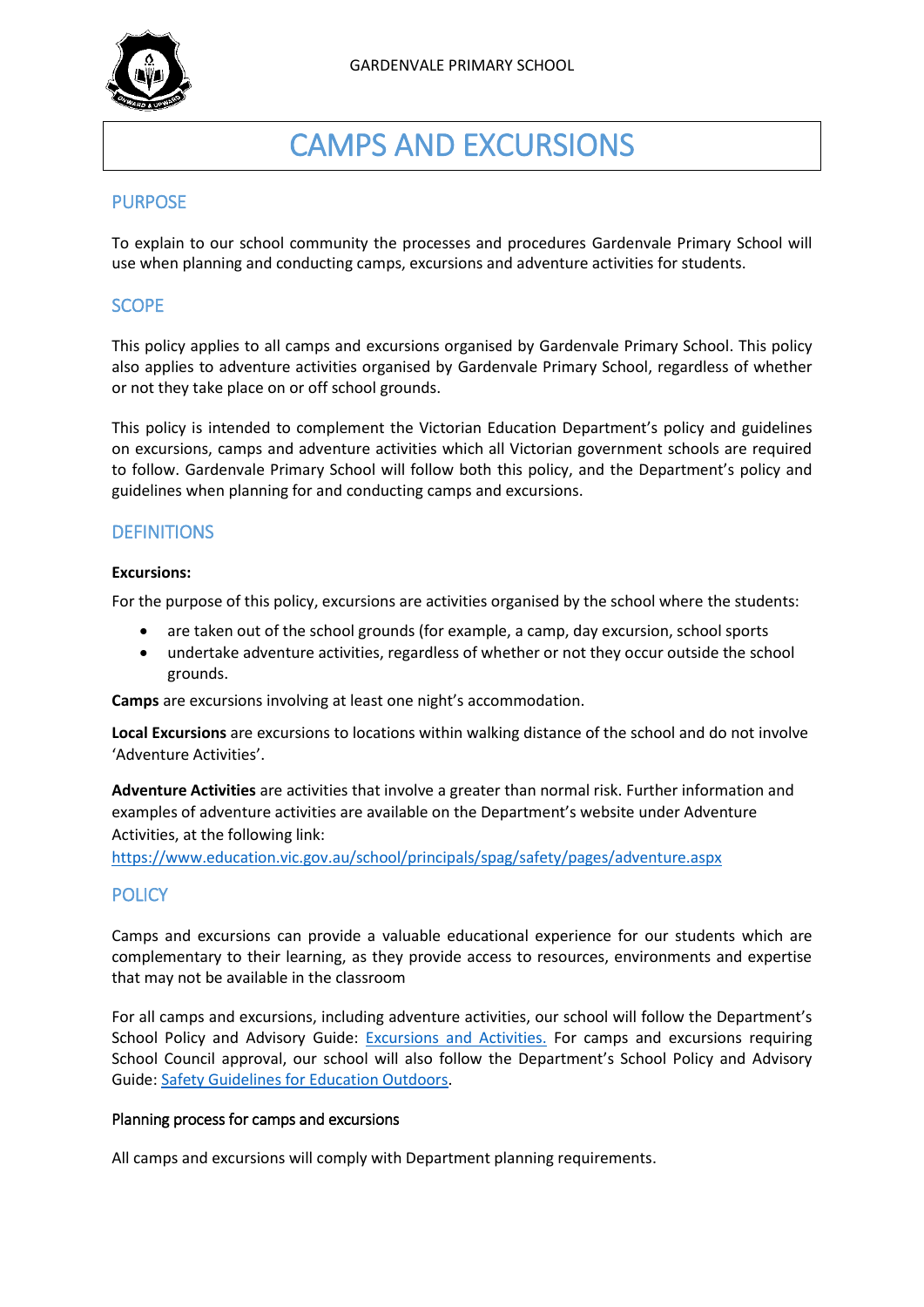## GARDENVALE PRIMARY SCHOOL



Part of this planning process includes conducting risk assessments, to ensure reasonable steps are taken to minimise the risks associated with each proposed camp or excursion Gardenvale Primary School's risk assessment will include consideration of arrangements for supervision of students and consideration of the risk of bushfire activity at the excursion location. In the event of a Code Red Day being announced, excursions or camp activities in effected locations will be cancelled or rescheduled. Planning will also address arrangements for cancelling, recalling or altering the camp or excursion for any other reason.

Gardenvale Primary School is committed to ensuring students with additional needs are provided with an inclusive camps and excursions program and will work with families during the planning stage, as needed, to support all students' attendance and participation in camp and excursion activities.

In cases where a camp or excursion involves a particular class or year level group, the organising teacher will ensure that there is an alternative educational program available and appropriate supervision for those students not attending the camp or excursion.

## Supervision

Gardenvale Primary School follows the Department's guidelines in relation to supervision of students during excursions and camps.

All excursion staff (including parent volunteers) will be familiar with supervision requirements and the specific procedures for dealing with emergencies on each camp and excursion.

All school staff will be aware that they retain overall responsibility for the supervision and care of students throughout all camps and excursions (including adventure activities), regardless of whether or not external providers are managing the activity.

## Parent Volunteers

Parents may be invited to assist with camps and excursions. School staff will notify parents/carers of any costs associated with attending. School staff are in charge of camps and excursions and parent/carer volunteers are expected to follow teachers' instructions. When deciding which parents/carers will attend, the organising teacher will take into account: any valuable skills the parents/carers have to offer (e.g. bus licence, first aid etc.) and the special needs of particular students.

## Volunteer and external provider checks

Gardenvale Primary School requires all parent or carer camp or excursion volunteers and all external providers working directly with our students to have a current Working with Children Check.

## Parent/carer consent

For all camps and excursions, other than local excursions, Gardenvale Primary School will provide parents/carers with a specific consent form outlining the details of the proposed activity. Gardenvale Primary School uses Compass to inform parents about camps and excursions and to seek their consent. Parents/carers are encouraged to contact the school to discuss any questions or concerns they or their child may have with a proposed camp or excursion.

For local excursions, Gardenvale Primary School will provide parents and carers with an annual Local Excursions consent form at the start of each school year or upon enrolment of a student during the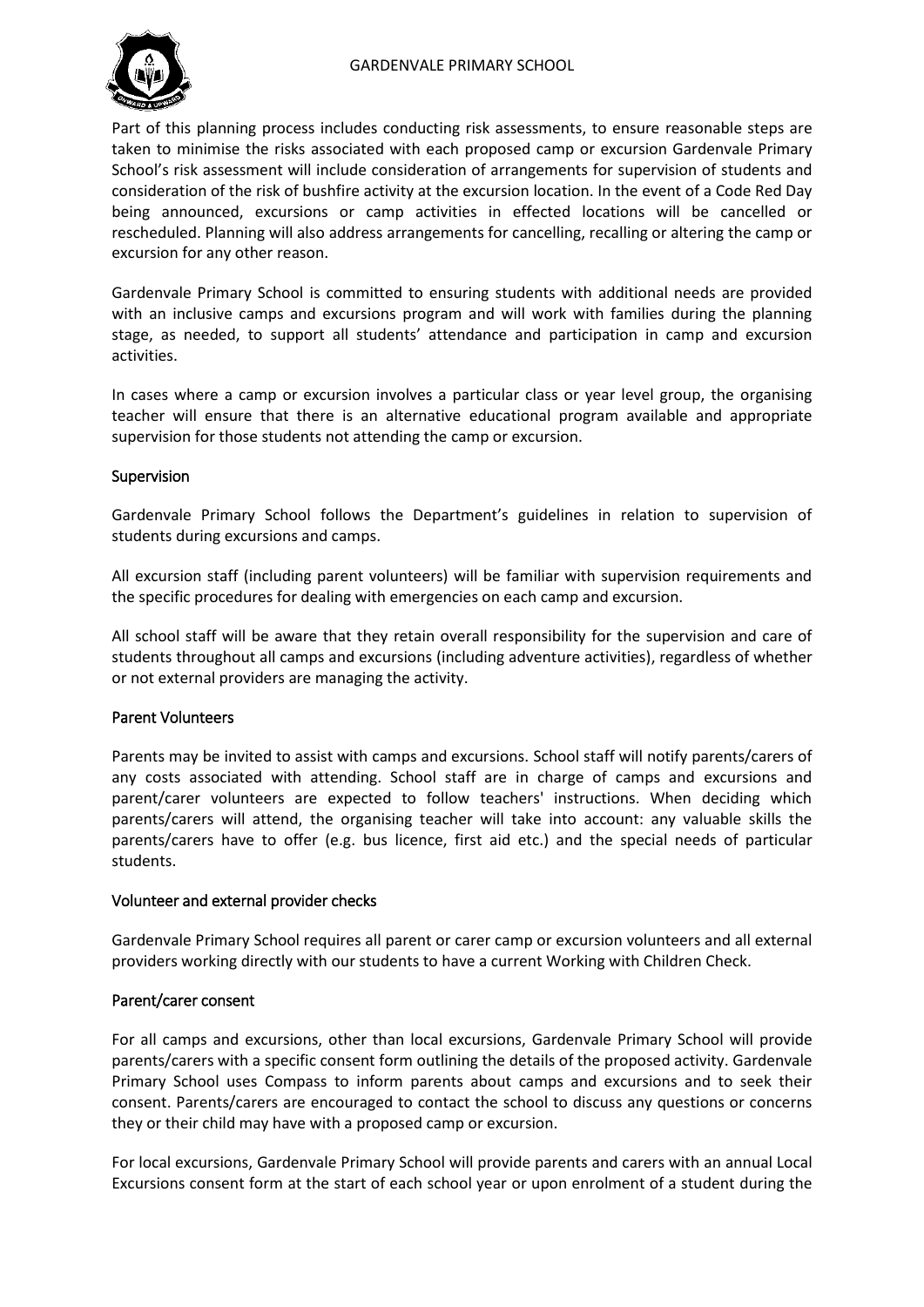



school year. Gardenvale Primary School will also provide advance notice to parents/carers of an upcoming local excursion through the year level 'What's On', class email and/or the newsletter. For local excursions that occur on a recurring basis (for example weekly outings to the local oval for sports lessons), Gardenvale Primary School will notify parents once only prior to the commencement of the recurring event.

## Cost of camps and excursions, refunds and support

The cost of all camps and excursions is to be paid by parents/carers unless alternative arrangements have been made with the Principal prior to the excursion. All families will pay an excursion levy in the yearly school fees. Sufficient time will be given to make these payments.

Students who have not finalised payment of their excursion levy will not be allowed to attend unless the Principal determines exceptional circumstances apply.

Gardenvale Primary School will make all efforts to ensure students are not excluded for financial reasons. Families experiencing financial difficulty are invited to discuss alternative payment arrangements with the Business Manager/Principal/Year Level Co-ordinator. This provides an opportunity to discuss family eligibility for the Department's Camps, Sports and Excursions Fund (CSEF), which provides payments for eligible students to attend school activities, including camps and excursions. Applications for the CSEF are open to families holding a valid means-tested concession card or temporary foster parents and are facilitated by the school. Further information about the CSEF and the application form are available a[t Camps, Sports and Excursions Fund.](http://www.education.vic.gov.au/about/programs/Pages/csef.aspx)

If a camp or excursion is cancelled or altered by the school, or a student is no longer able to attend part or all of the camp or excursion, our school will consider requests for partial or full refunds of payments made by parents/carers on a case-by-case basis taking into account the individual circumstances. Generally we will not be able to refund payments made for costs that have already been paid where those funds have already been transferred or committed to a third party and no refund is available to the school. Where possible, we will provide information about refunds to parents/carers at the time of payment.

## Student health

Parents and carers need to ensure the school has up-to-date student health information prior to camps and excursions. A member of staff will be appointed responsible for the health needs of the students for each camp/excursion. Teachers will administer any medication provided according to our *Medication* policy and the student's signed *Medication Authority Form*. To meet the school's safety obligations, a first aid kit and mobile phone will be taken by teachers on all camps and excursions.

It is the responsibility of parents and carers to ensure their child/children are in good health when attending excursions and camps. If a student becomes ill during a camp and is not able to continue at camp it is the parent/carer's responsibility to collect them and cover any associated costs. If the Principal approves a student joining a camp late, transport to the camp is the parent/carer's responsibility.

## Behaviour expectations

Students participating in camps and excursions are required to cooperate and display appropriate behaviour to ensure the camp or excursion is a safe, positive and educational experience for all students involved.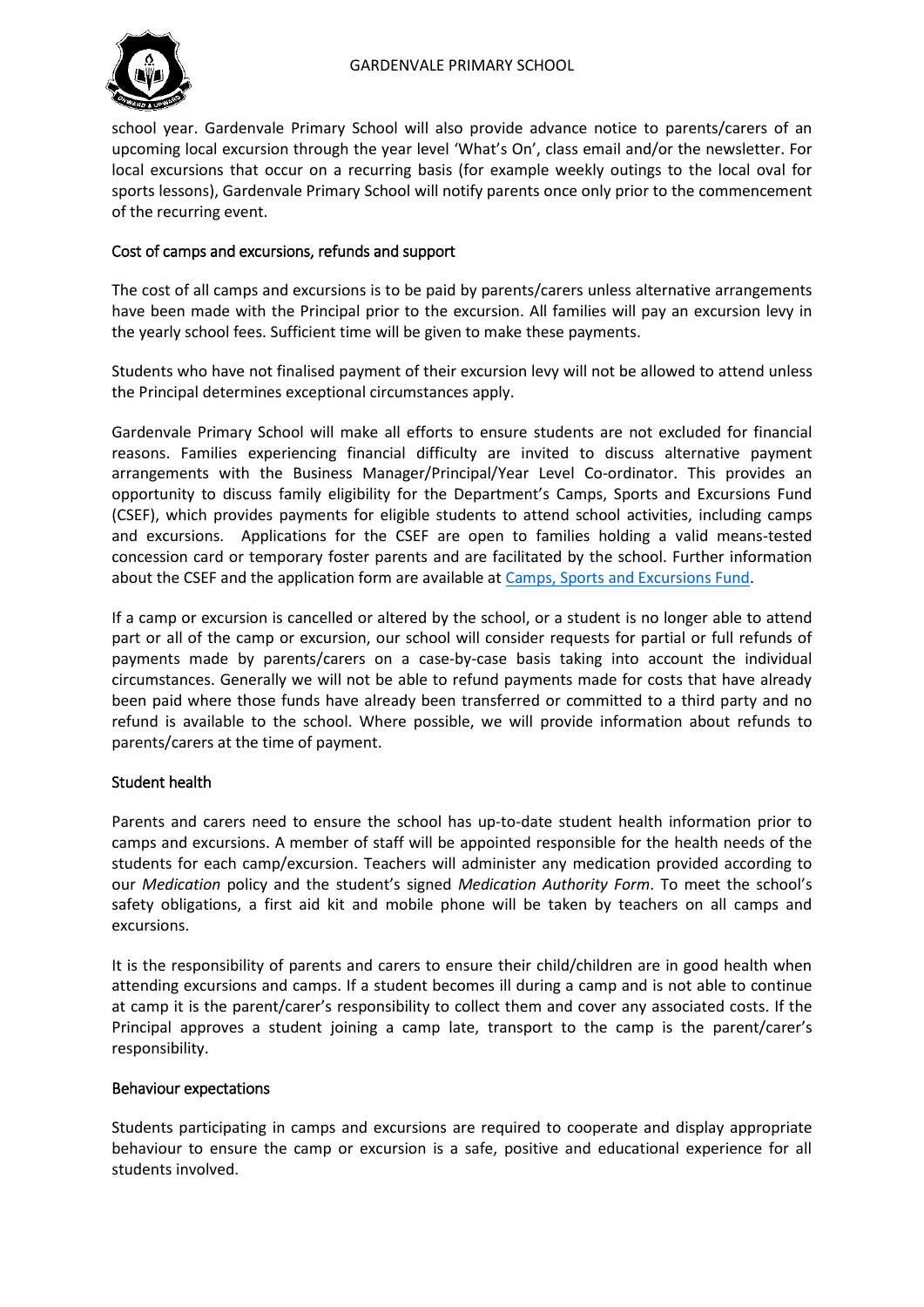## GARDENVALE PRIMARY SCHOOL



Parents/carers will be notified if their child is in danger of losing the privilege to participate in an excursion or camp due to behaviour that does not meet the standards of behaviour set out in the school's *Student Wellbeing and Engagement Policy* and the *Student Code of Conduct*. The decision to exclude a student will be made by the Principal or Assistant Principal, in consultation with the organising teacher. Both the parent/carer and the student will be informed of this decision prior to the camp or excursion.

If on a camp or excursion the teacher in charge considers an individual student's behaviour does not meet required standards, the Principal or their nominee may determine that a student should return home during the camp or excursion. In these circumstances the parent/carer is responsible for the collection of the student and any costs associated with this.

Disciplinary measures apply to students on camps and excursions consistent with our school's *Student Wellbeing and Engagement Policy, Student Code of Conduct* and *Bullying Prevention Policy*.

## Electronic Devices

Students will not be permitted to bring electronic devices to camps or excursions except with prior approval from the Principal. The Principal will only approve students bringing electronic devices to a camp or excursion in exceptional circumstances and when it is in the best interests of the student, and may place conditions on its location and use during the camp or excursion.

## Food

Students are not permitted to bring their own supply of food items to camps and excursions unless the item is medically indicated and discussed with the organising teacher, or included as an item on the clothing and equipment list for that camp or excursion. If a child has special dietary requirements such as kosher food this should also be discussed with the organising teacher.

## Accident and Ambulance Cover

Any costs associated with student injury rest with parents/carers unless the Department is liable in negligence (liability is not automatic).

Unless otherwise indicated, Gardenvale Primary School and the Department do not provide student accident or ambulance cover. Parents/carers may wish to obtain student accident insurance cover and/or ambulance cover, depending on their health insurance arrangements and any other personal considerations. Ambulance cover is required for Ski Camp.

Travel insurance will be included in the cost of overseas trips such as the Japan tour.

# FURTHER INFORMATION AND RESOURCES

This policy should be read in conjunction with the following Department polices and guidelines:

- School Policy and Advisory Guide:
	- o [Excursions and Activities](http://www.education.vic.gov.au/school/principals/spag/safety/Pages/excursions.aspx)
	- o [Emergency and Risk Management](http://www.education.vic.gov.au/school/principals/spag/safety/Pages/excursionsafety.aspx)
- [Safety Guidelines for Education Outdoors](https://www.education.vic.gov.au/school/teachers/studentmanagement/excursions/Pages/outdoorguidelines.aspx)
- [Camps, Sports and Excursions Fund.](http://www.education.vic.gov.au/about/programs/Pages/csef.aspx)
- [Code Red Days](https://www.education.vic.gov.au/about/programs/health/Pages/coderedabout.aspx)

The following school policies are also relevant to this Camps and Excursions Policy: